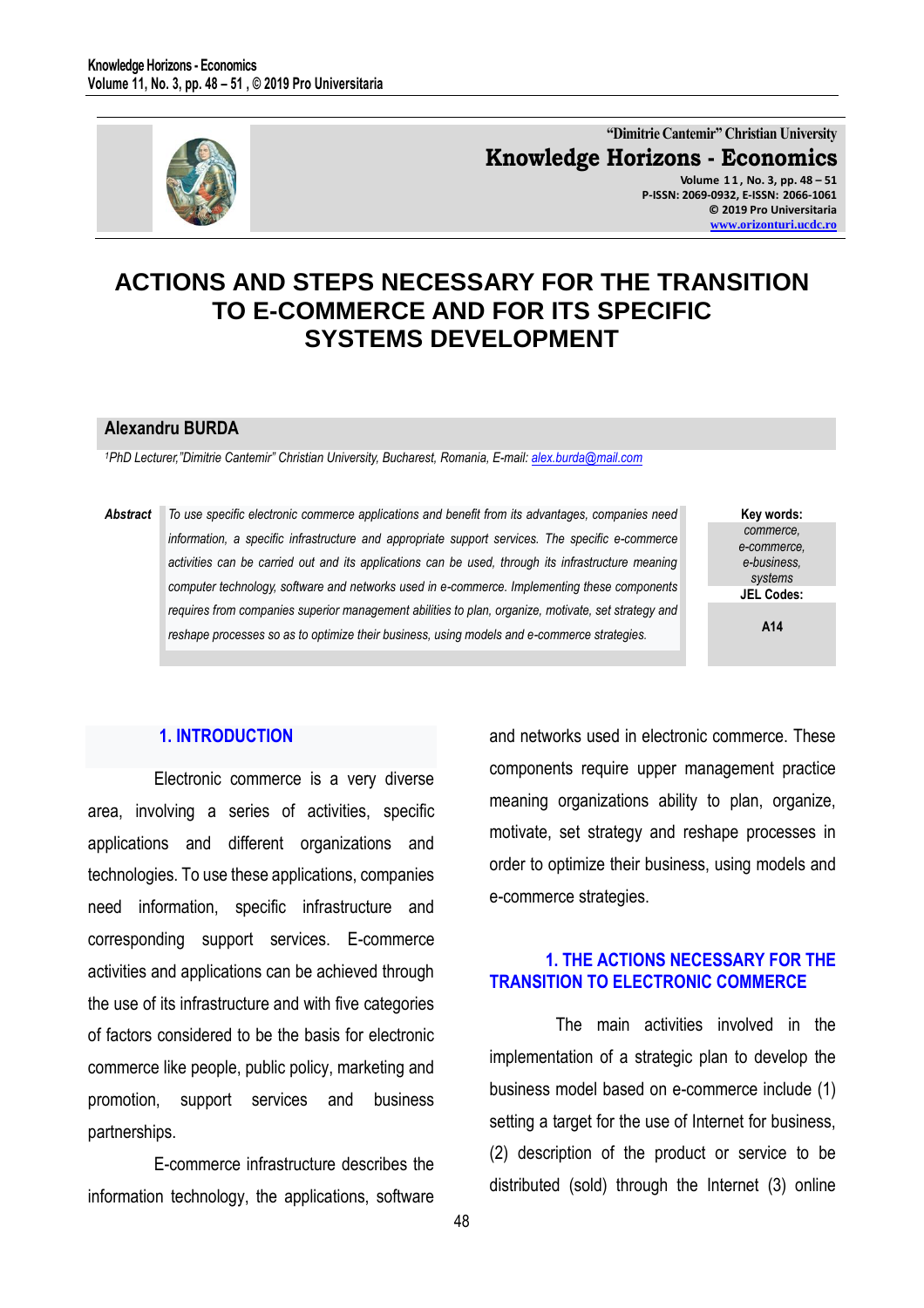market intelligence and (4) a budget to implement the plan to transition to the new business system.

*Goal setting* (1). Transition target setting to electronic commerce requires steps like (a) the analysis of the overall performance of the company respectively (b) the development objectives.

*To analyze the general framework of the company and its performance* (a), the most widely used method of analysis viability certain strategy is the SWOT analysis - Strengths (Strengths), Weaknesses (Weaknesses) Opportunities (opportunities) Threats (Threats). The first two components are aimed at the specific characteristics the company. The last two are used to assesses the operating environment. The result of such analysis is a matrix that helps design objectives.

The analysis is used to evaluate

- the financial situation
- the existing equipment situation
- the situation of the existing buildings and other activities that could help or hinder the strategy of transition to electronic commerce
- how the Internet can lead to achieving savings or revenue generation
- current business practices and comparison with the costs involved in doing business on the Internet.

After identifying the opportunities and benefits, goals are set and grouped into short-term and long term ones. An example of a short-term goal may be to increase knowledge about the use of ICT, while a long-term objective should aim to expand into new markets. All objectives can be

grouped into an overarching goal that is measurable and fit a time.

#### *Description of the product or service*

(2). Description of products or services that are intended to be marketed using the Internet, including activities carried out routinely in this respect is essential. For this companies making the transition to e-commerce need to pay attention to:

- The presentation of the products to be marketed, because it represents a new challenge for the company .;
- The strategy to be used in the new market environment to reduce costs, increase revenue and achieve a corporate identity by name;
- The analysis of what competitors are doing and how to achieve competitive advantages.

*Market intelligence online* (3). Firms may resort to mailing lists or newsgroups to make their presence felt on the Internet. Yet monitoring thousands of discussion groups is difficult. Fortunately, there are specialized companies that can do this for a fee. It is sufficient to establish certain criteria for selecting the companies participating in such groups and the company contacted to monitor them.

*The budget needed for the implementation of the strategic plan* (4). The main cost categories are (a) staff, (b) equipment, (c) applications and software and (d) costs of services.

*Staff costs* (a) must consider new qualifications, additional staff specialized in information systems (systems analysts, database designers, systems designers, application programmers, etc.) as manager system, Internet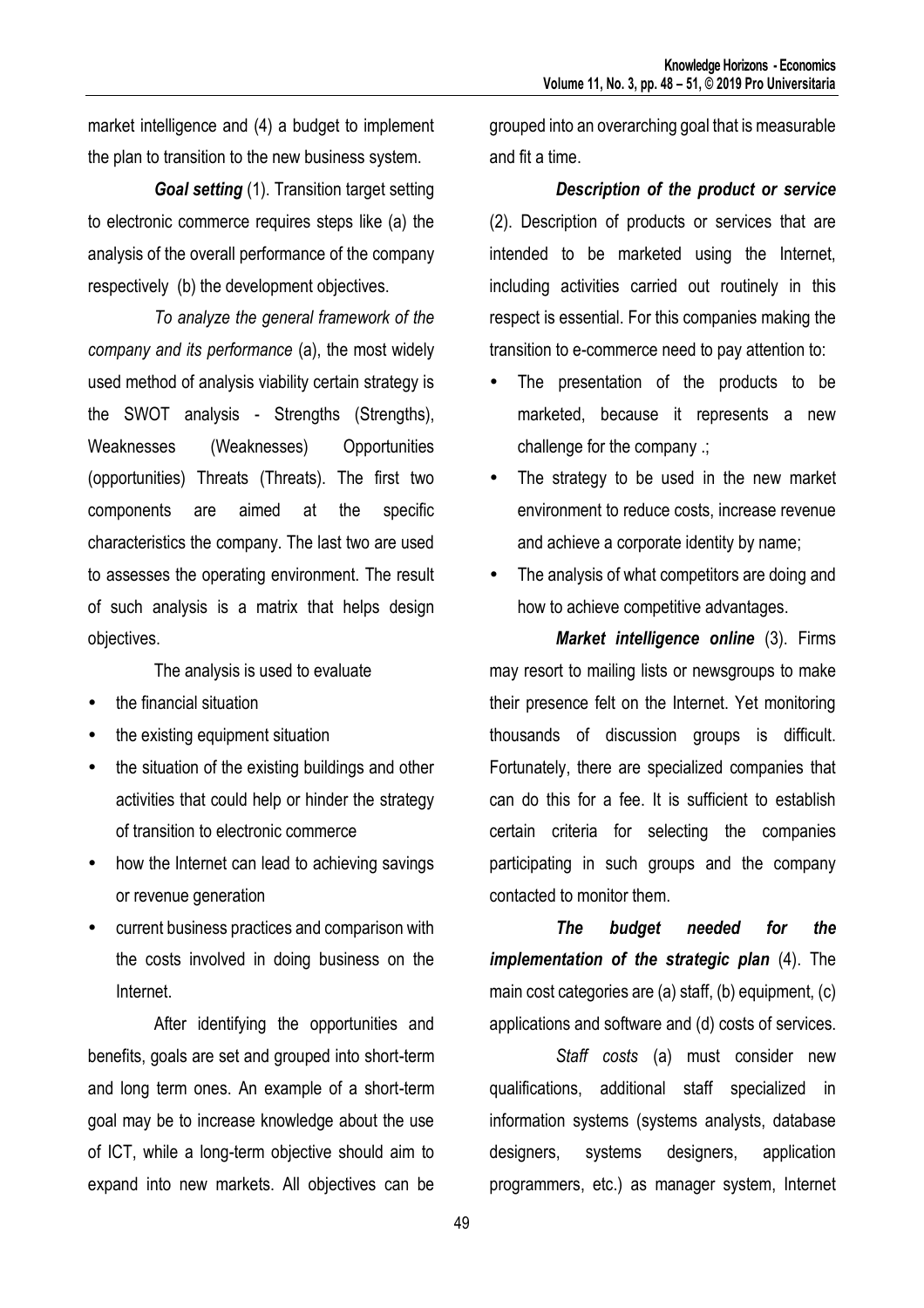sites designers, graphic designers, programmers HTML, XML, ASP etc. developers CGI, Java programmers.

*Equipment costs* (b) take into account the cost of purchasing servers for each Internet service, modems providing data communication, routers, multiplexers, switches, a computer to form a network connection, scanners, a computer for creating and updating websites and a firewall.

*Programs and applications costs* (c) include the costs of purchasing and updating the applications needed to run Internet servers, those needed to create HTML pages, applications, Internet sites management, those required for programming CGI codes, player program encryption (if not already in the client software that uses the page and wants to transmit information requiring such an operation), the required applications for processing transactions (receiving orders and taking them into a database, processing credit card payments or other payments), and those required for firewall and video conferencing application, etc.

*Services costs*(d) include the costs associated with the lease of telephone lines, with connect to the Internet via dedicated lines or with staff training.

## **2. STEPS NECESSARY FOR E-COMMERCE SYSTEM DEVELOPMENT**

The steps that are undergoing the process of transition to electronic commerce can be grouped into four main stages, namely (1) the stage of initiation and planning, (2) the design stage, (3)

the implementation one and (4) the operational and maintenance stage.

In the *initiation and planning stage* (1), the following activities take place:

- identifying opportunities using SWOT analysis, following the four P: price, product, market, promotion;
- developing a business plan which outlines the elements that characterize the company, plus developing the marketing plan, management plan and financial plan;
- designing the implementation plan and identifying the means by which electronic trading system can become operational.

*The design stage* (2), involves conducting actions like:

- design of Internet site, taking into account the financial aspects, depending on the type of site and its complexity;
- obtaining an efficient connection to the Internet or identifying the host server;
- building web site pages;
- testing the pages;
- publishing the site
- establishing payment mechanisms and linkages with banking systems, as well as authentication intermediary institutions accounts.

*The implementation phase* (3) involves the:

- installation of the "storefront" site (a page on the site to be accessed by customers on accessing it);
- implementation of procedures for collecting and processing orders;